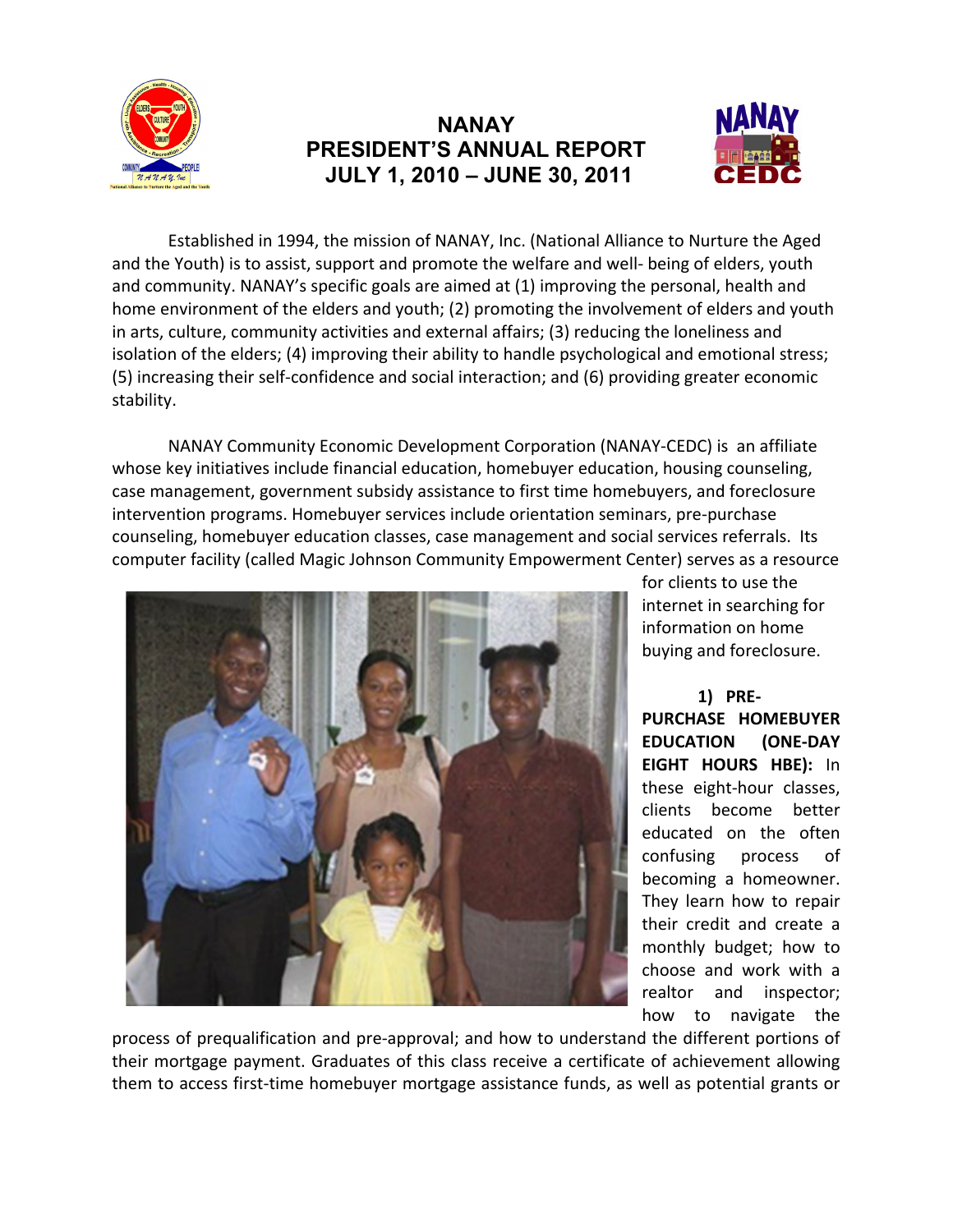

loans from Metro Miami Action Plan (MMAP), Miami-Dade Housing Agency (MDHA), and our private lending partners.

2) **CLIENT INTAKE & SCREENING**: After the homeownership orientation, interested participants and potential clients are asked to complete intake forms, bring financial documents and complete the authorization to pull a credit report with a credit score, and sign any other disclosures. Clients are scheduled for home ownershipreadiness assessment session and

one-on-one initial interview. A hard-copy file is created and client record is entered in our automated tracking system.

3**) PRE-ASSESSMENT AND ONE-ON-ONE INITIAL INTERVIEW**: Preliminary assessment of client's mortgage readiness status is made based on initial affordability analysis. Obstacles are identified and shared with the client, and corrective action plans are developed to address the identified obstacles.

4**) CASE MANAGEMENT- BUDGETING &/OR CREDIT COUNSELING** : Our counselors work to find the best combination of programs and products for every individual client based on income, family size, and geographical preference for purchase. They help clients receive preapproval for mortgage loans through partner banks by reviewing bank statements, taxes, credit card bills, and other documents.

5) **BUDGET COUNSELING**: Clients are counseled on developing and managing a household spending plan, including tracking and analyzing daily spending for at least a onemonth period. They are made to understand the importance of saving and will start regular savings plan, and are assisted in creating a bill-paying schedule. The counselor calculates analysis of how much each client could afford borrow and determine if debt exceeds maximum debt-to-income ratio and affects his/her ability to buy a home , given home prices in the area. The counselor develops a spending plan that includes savings for paying off debt and uses an automated debt reduction tool to assist customer in developing a plan for reducing outstanding debt.

6) **CREDIT COUNSELING**: NANAY's counselor assists the client in developing a spending plan, which includes savings for paying any old, unpaid debt and addressing other past due credit obligations. The counselor checks and explains the client's rating from 3 credit bureaus,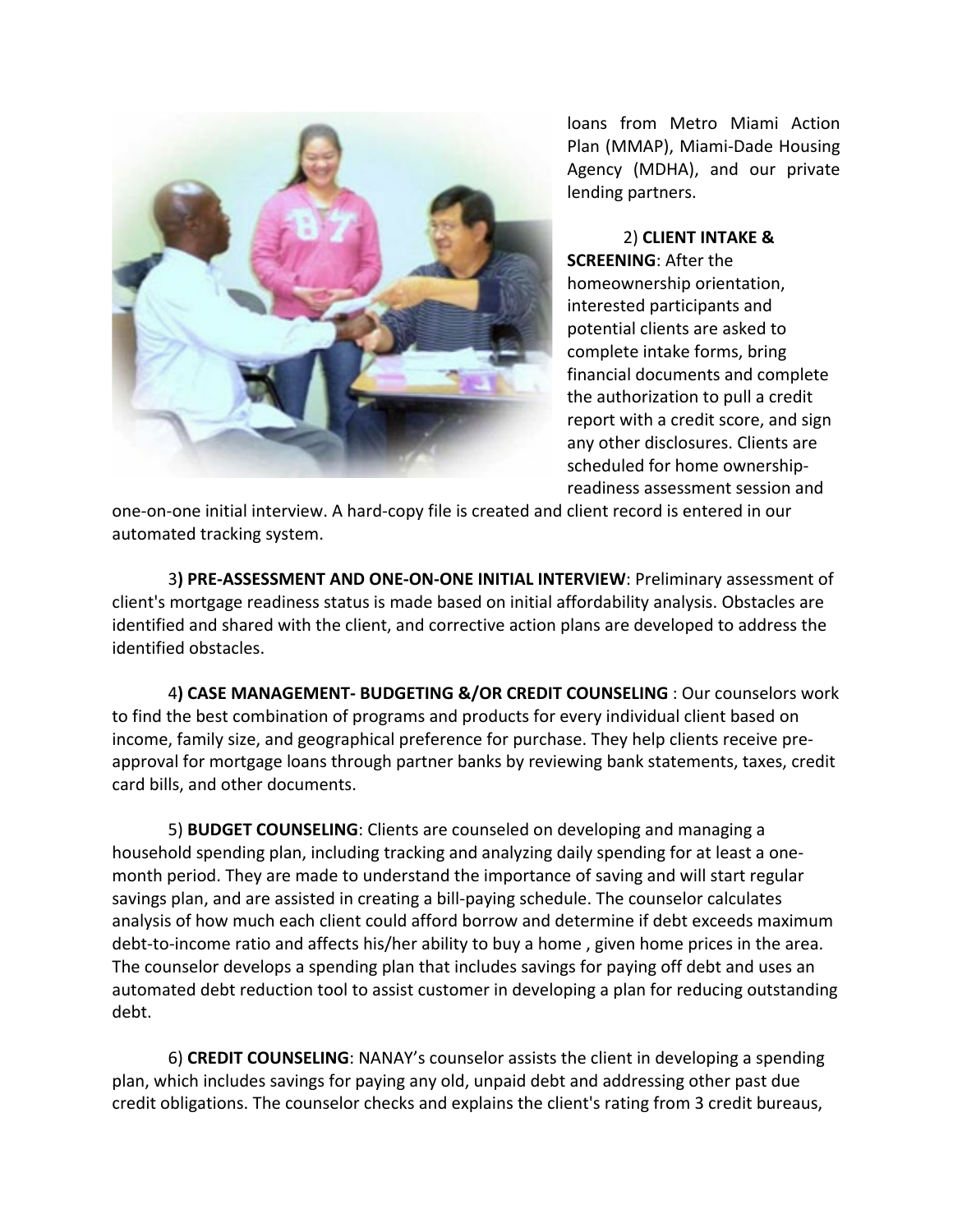and assists the client in developing a plan for removing all credit obstacles to homeownership. Counselors ensures that the client will have NO late payments for at least a 12-month period preceding loan application, and that all charge-off collections and other old, unpaid debts are paid in full prior to loan application. The counselor then prepares the client to receive mortgage loan approval and explains the importance of continued timely payment of monthly obligations and responsible financial behavior.

**7) MORTGAGE LOAN COUNSELING**: Pre-qualification sessions are scheduled to analyze how much the customer could afford to borrow. Loan documentation sessions are scheduled to ensure that the customer has all required documents needed for a loan application, such as federal income tax return, pay stubs and other information specific to the customer's situation. Pre-application sessions are scheduled to prepare the customer for the mortgage loan application process. The client is referred for mortgage loan application session with lender, and loan document session is scheduled to review disclosures and other mortgage loan documents received by the lender regarding the financing for which the customer applied following the loan application meeting with the lender.



**8) FORECLOSURE COUNSELING & LOAN MITIGATION ASSISTANCE**: Clients in danger of foreclosure receive one-on-one counseling as well as debt mitigation assistance in dealing with creditors and credit bureaus. The counselor assists clients in developing a Credit Recovery Plan to repair damaged credit, have their mortgages refinanced or recast so that the arrears are eliminated and the mortgage payments are more affordable. The clients meet monthly with their assigned counselors to review the progress they are making on their Credit Recovery Plan and insure that they are current in their mortgage payments.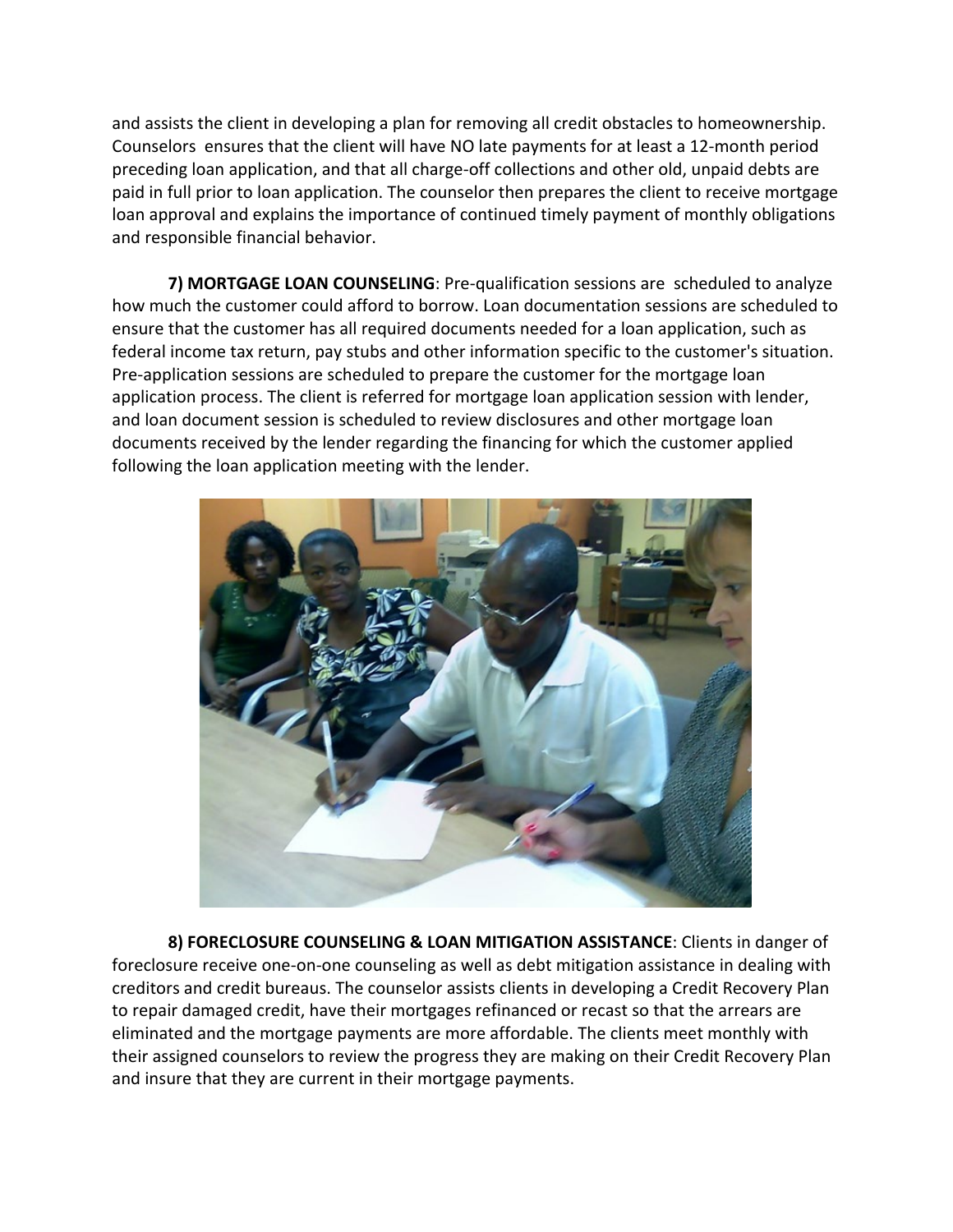These services are especially geared towards low and moderate income families. In addition, we also provide recreational activities, transport services, personal counseling, conversational English classes, computer classes for elders, health screening, health seminars, caregiver training, exercise for seniors, intergenerational programs, and after-school computer access for youth at NANAY's Magic Johnson Community Empowerment Center.



**Adult Recreation and Support Services** : Relaxing social activities are scheduled regularly to decrease the elder's feeling of isolation, increase socialization and enhance community participation. These include special field trips, seminars, arts and crafts, workshops, health screening, and exercise to improve their quality of life and increase their self- esteem.



**Caregiver Training and Support** : Individual or group counseling, seminars and community workshops are provided to reduce stress, increase coping skills, provide strategies for effective caregiving, and enable the caregiver to provide high quality care to frail homebound elders and disabled family members.

**Computer Classes**: Participants over 60 years old are given formal instructions and hands-on experience on the use of

computer, including Word Processing, Excel, e-mail interchanges, internet publishing and web surfing. This class is especially popular among elders, and particularly caregivers, who are interested in accessing information through the Internet.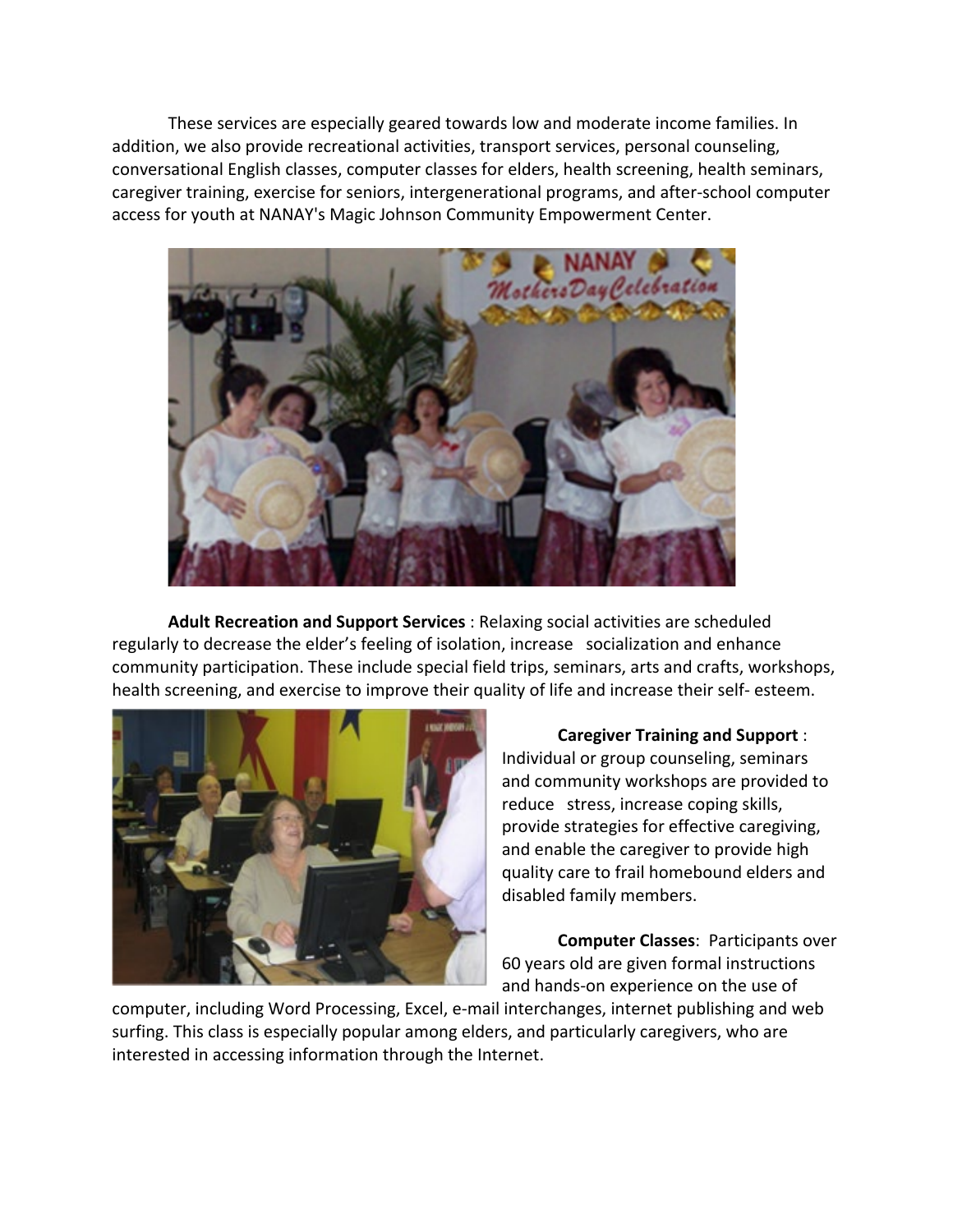**Health Program** : Health screening (blood pressure check-ups, blood sugar tests) and health seminars about aging, cancer, heart disease, stroke, Alzheimer's disease/Parkinson's disease and other common problems of the elderly are given on a periodic basis by medical experts and professionals.

**Transport Services** : Door-to-door pick up to and from the Center, and special pick up to and from grocery stores, drugstores, medical appointments or other services are provided to frail elders who have no other means of transportation.

**Intergenerational Program** : This program combines volunteer services for elders with mentorship for youth, providing a rich, collaborative, and active environment where learning and youth involvement in community issues can be maximized.

NANAY has always been in the forefront of community service, is highly respected and is well recognized in the City of North Miami where its Community Center is located. NANAY 's leadership has established working relationships with government agencies, lender/bank partners, National Coalition of Asian Pacific American Community Development (National CAPACD) and private/community organizations that assist in providing subsidies, information updates and financial support for NANAY's programs and projects. The executive officers and staff of NANAY have extensive collective knowledge, training and experience in home ownership and foreclosure prevention.

NANAY's ability to develop programs, maintain records, document delivery of services and keep track of measurable outcomes is evidenced by the positive feedback from clients and



the management, fiscal and financial monitoring reports that NANAY has consistently received its grantors. NANAY's Governing Board and executive officers are made up of culturally sensitive community leaders from minority ethnic groups with many years of experience in community outreach.

Last fiscal year, a total of 194 elders were screened and assessed for services; 127 received oneon-one counseling; 238 were transported to and from the Center, medical appointments and outdoor activities; 123 clients attended computer classes; and 81 frail elders received home visits and early intervention. Service activities included 276 hours of one-on-one counseling, 6,431 one-way trips, 2,343 hours of recreation, 246 hours of caregiver training, and 139 hours of caregiver counseling. Eight (8) homebuyer education classes were held and attended by 65 low-income families, and first time homebuyer counseling was provided to 52 clients, with 7 families finally receiving subsidy that enabled them to purchase their first homes. Of the 72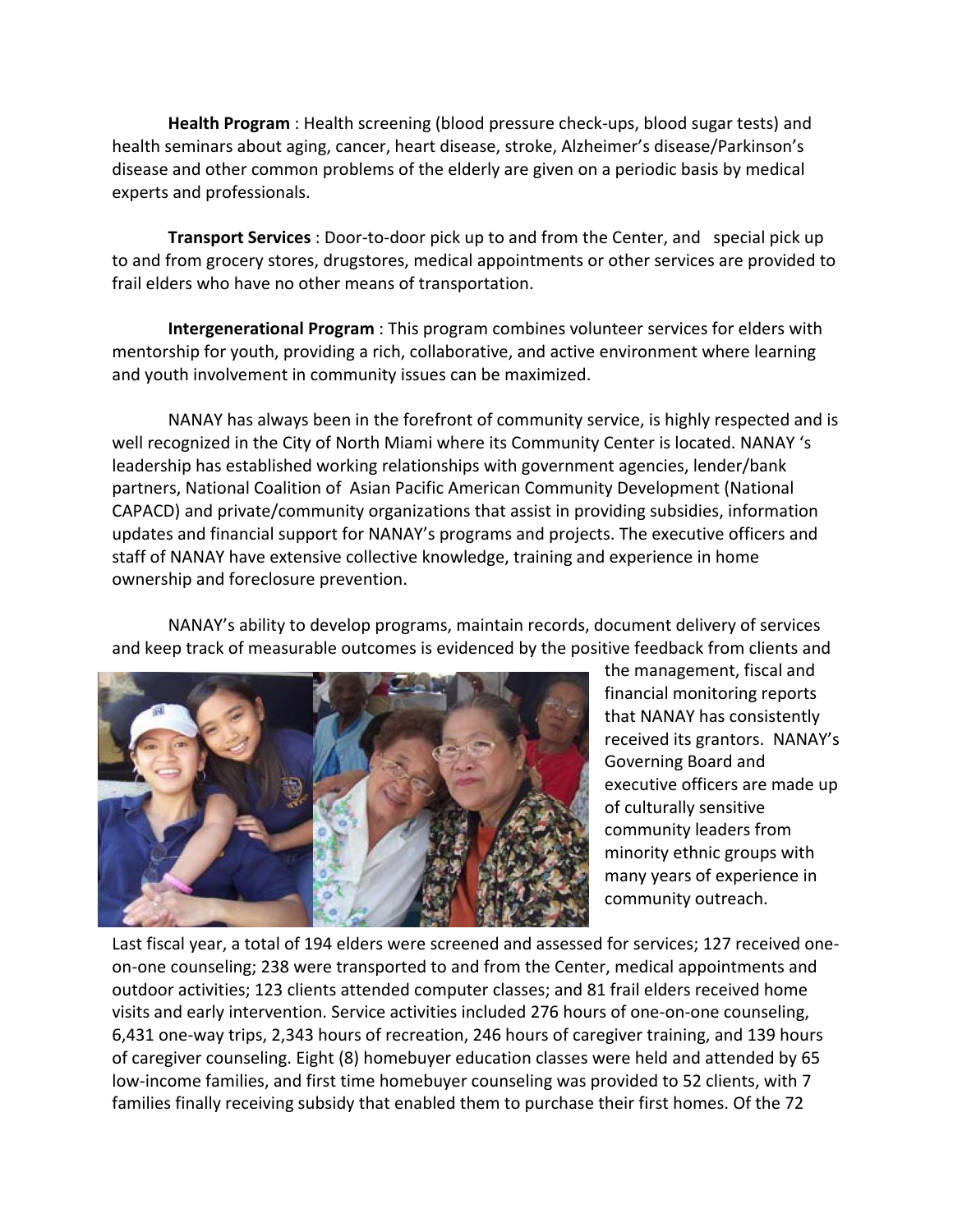

clients who registered for financial intervention and counseling, 5 were finally funded and received rescue loans.

During the first quarter of FY 2011, NANAY served 211 lowincome clients who are either looking to buy a home or in danger of foreclosure (2 Asian, 188 Black American, 19 White Hispanic, 12 White Non-Hispanic); 96 are currently receiving foreclosure prevention/budget counseling; 57 are receiving long-term prepurchase counseling, 2 have entered into a debt management program, and one will be mortgage-ready within 90 days. Loan Scam Alert flyers in English, Chinese, Vietnamese and Korean languages were distributed during the Chinese New Year Festival at Miami-Dade Kendall Campus on February 20, 2011 and at the

Asian Culture Festival in Fruit and Spice Park on March 5-6, 2011.

As lead organizational partner for the 2010 Census, funded by the Asian American Justice Center, NANAY coordinated the various activities in South Florida, and led the Asian American Federation of Florida (AAFF) in its 2010 Census Integrated Public Awareness Campaign by holding a Statewide Asian Summit in Orlando, Florida

The renovation of NANAY Community Center was perhaps the most challenging and yet, most rewarding, aspect of our program. Funded by Miami-Dade County Building Better Communities General Obligations Bond (GOB) Program, North Miami CRA. Kresge Foundation and NANAY's Capital Campaign Fund, demolition of the building's internal structure began in March 2009. The move to the temporary facility, located 3 blocks away from the Center, presented quite a challenge and resulted in a much smaller space, both for computer sessions and activities for elders, thereby also limiting our outreach for the youth.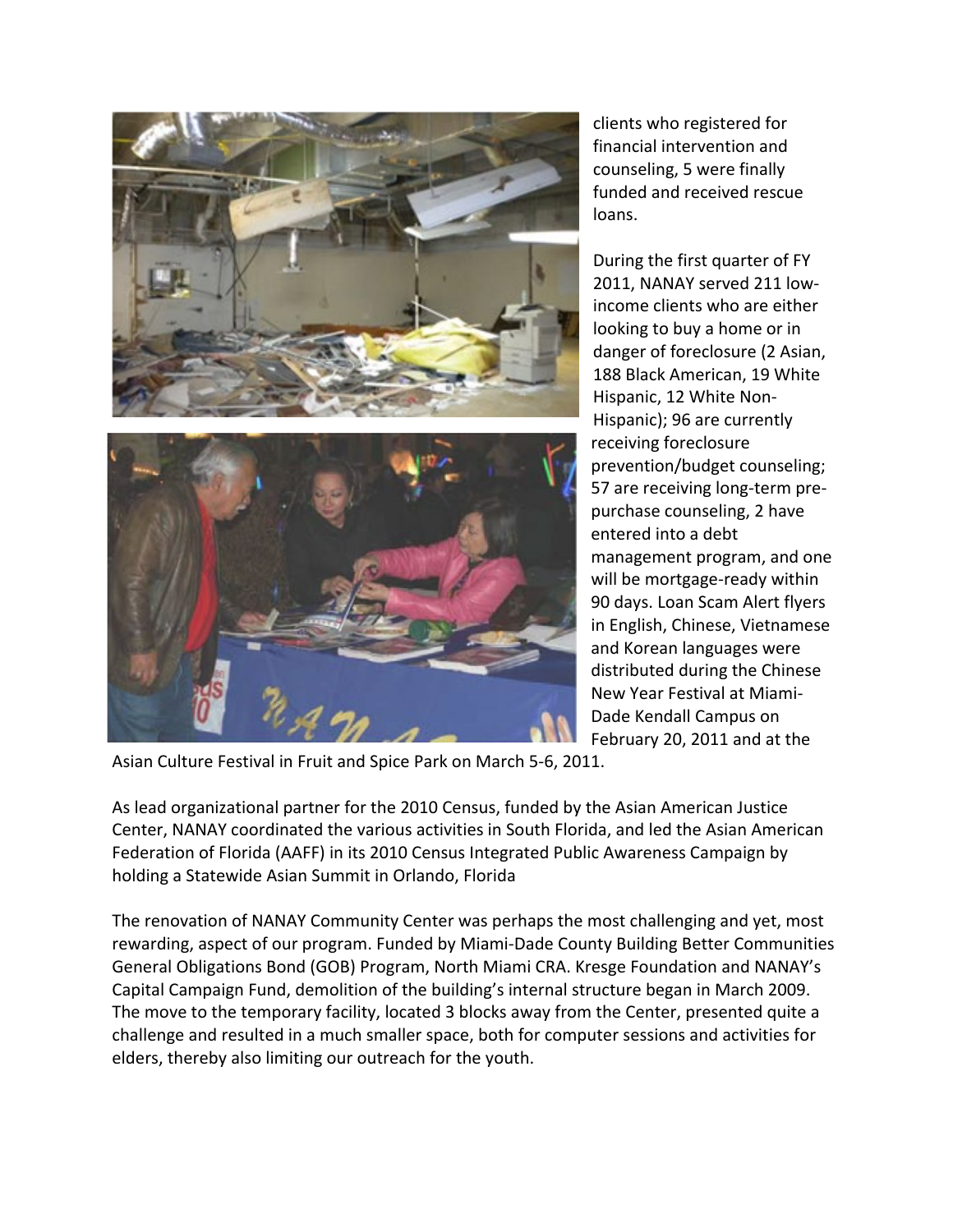It took almost two years to complete the project because of all the change orders we had to go through to get the permits and fulfill the building requirements. On March 10, 2011, NANAY finally formally opened its house to more than 200 guests, including local government officials, community leaders and advocates in North Miami.

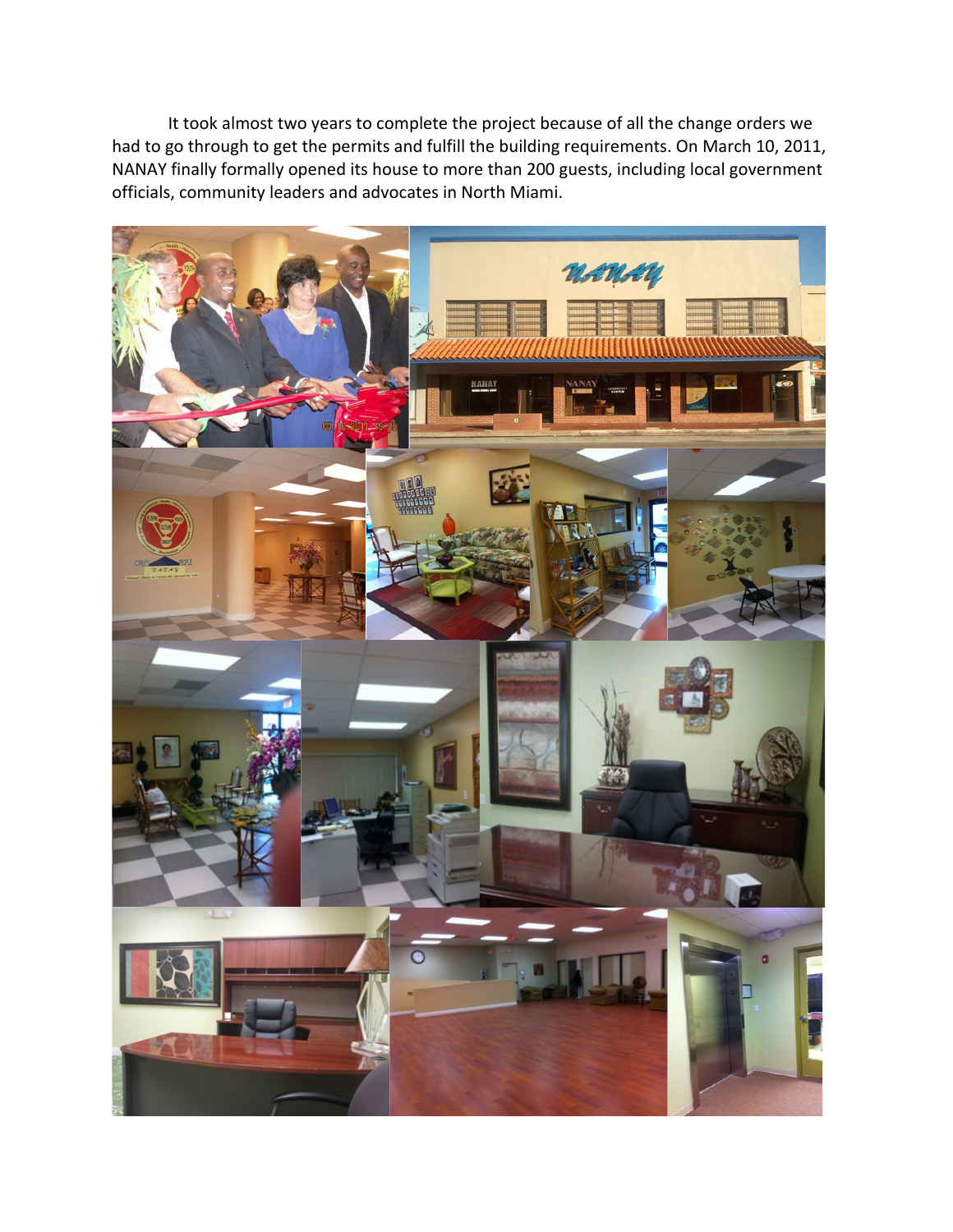The dramatic expansion of NANAY's programs is poignant testimony to the impact that NANAY can have on the quality of life of elders and youth, given the necessary tools and financial support. NANAY's experience indicates that an equally dramatic growth rate will be achieved in the decade ahead with the continued commitment of all top community leaders, and with increased support from civic-oriented individuals and private institutions.



On July 25, 2011, more than 100 guests joined Best Buy and Magic Johnson in unveiling a technology makeover for the Magic Johnson Foundation Community Empowerment Center at NANAY Community Center in North Miami. Through new product integration and on-site support from Best Buy's Geek Squad, the updated center was reconfigured to create a connected classroom environment as well as an expanded curriculum that would enable youth to access educational programs, cyber-connect with other sites, and get more learning resources within and outside the United States. Best Buy also installed new technology throughout the NANAY Center to facilitate group learning and enhance NANAY's ability to connect with and utilize external resources.

The dramatic expansion of NANAY's programs is poignant testimony to the impact that NANAY can have on the quality of life of elders and youth, given the necessary tools and financial